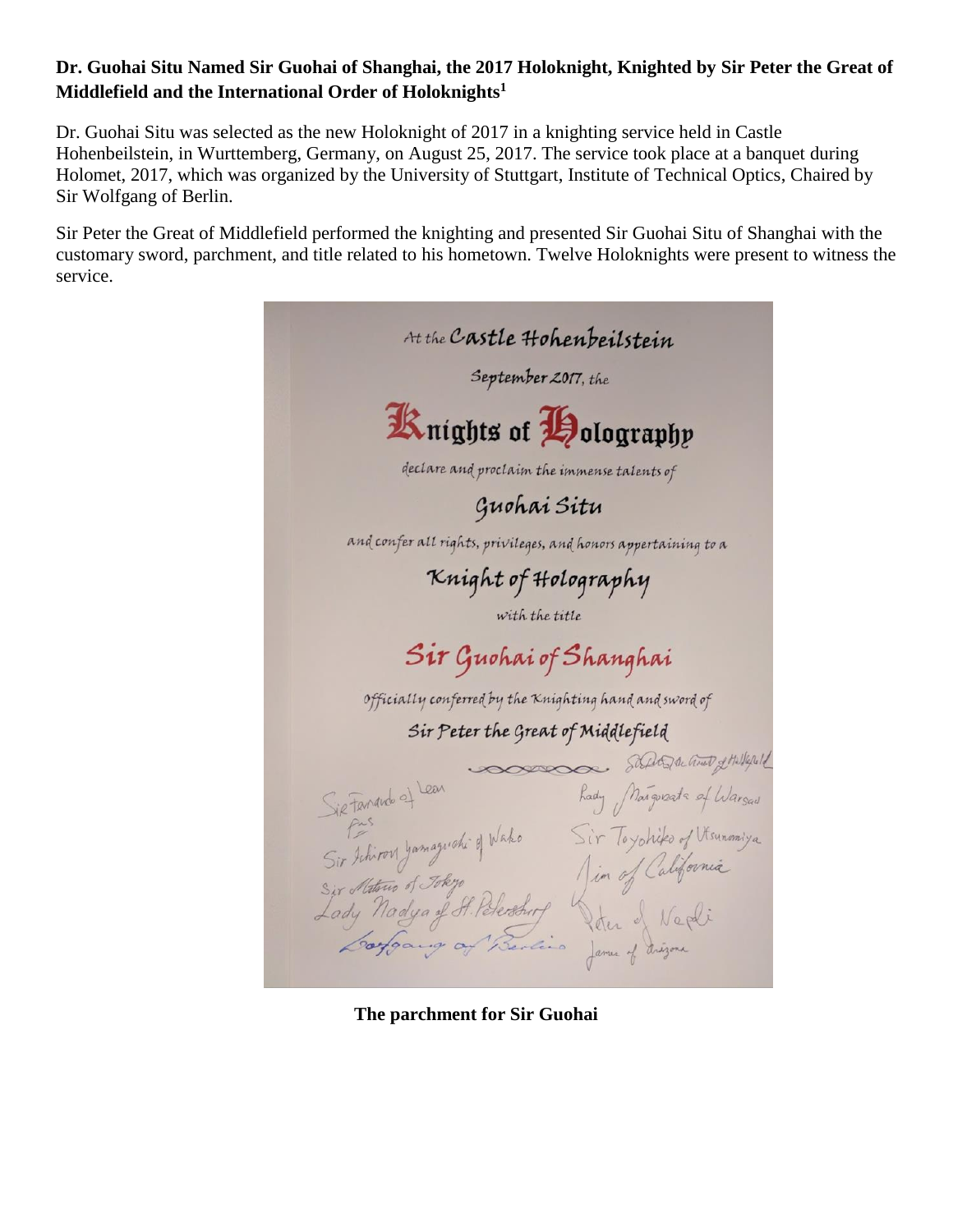

**Traditionally witnessing Holoknights meet in a pre service meeting for fellowship and to sign the parchment. Jim of California, shown here, signs Sir Guohai's parchment, while Mitsuo of Tokyo and Malgorzata of Warsaw inspect the sword.**



**Fernando of Lyon, Ichirou of Wako, Mitsuo of Tokyo, and Toyohiko of Utsunamiya examine the sword of Guohai of Shanghai.**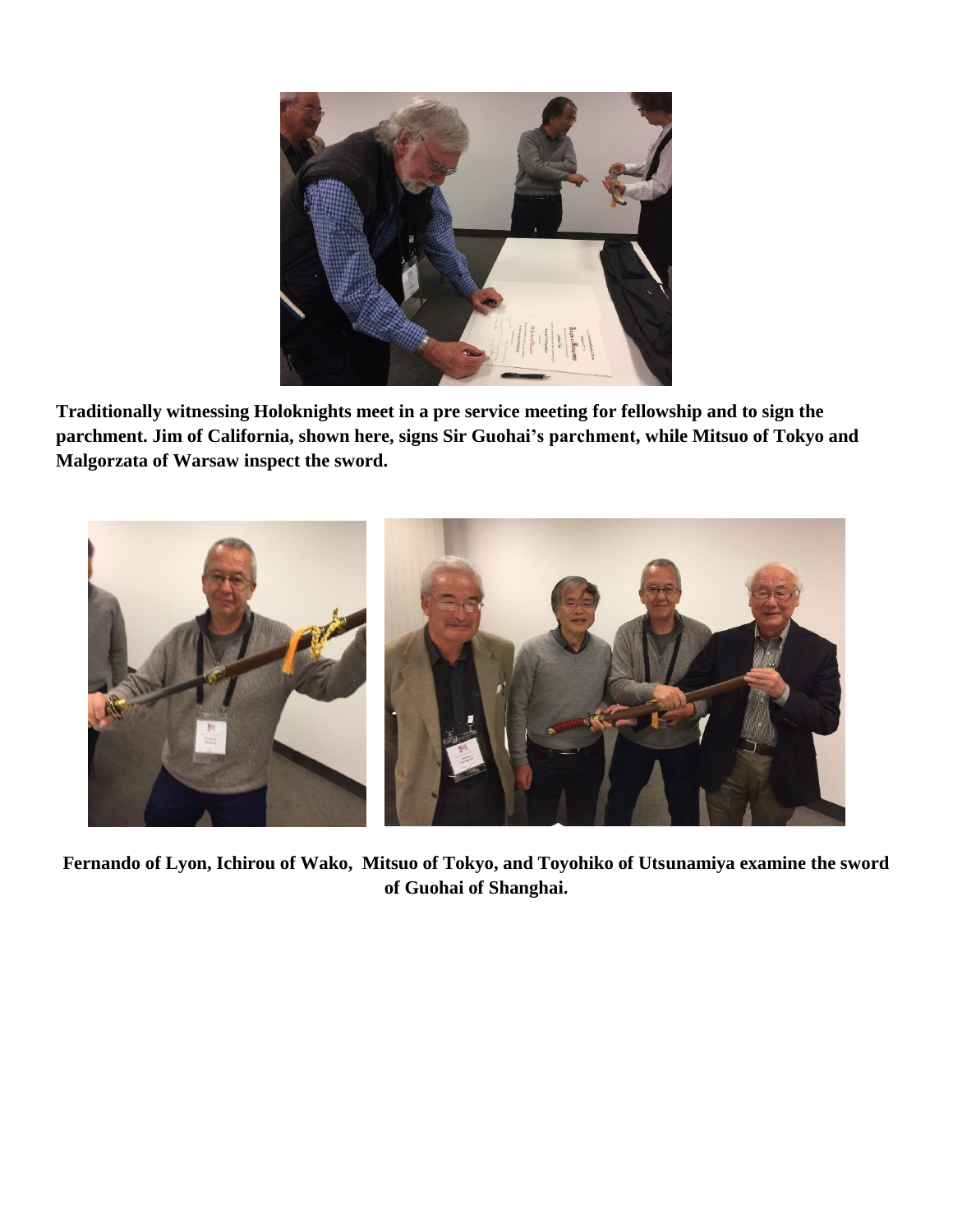

**Special drinks for the parchment signing service; a Trollinger wine, a fine Polish brandy, and a 12-yearold Scotch.**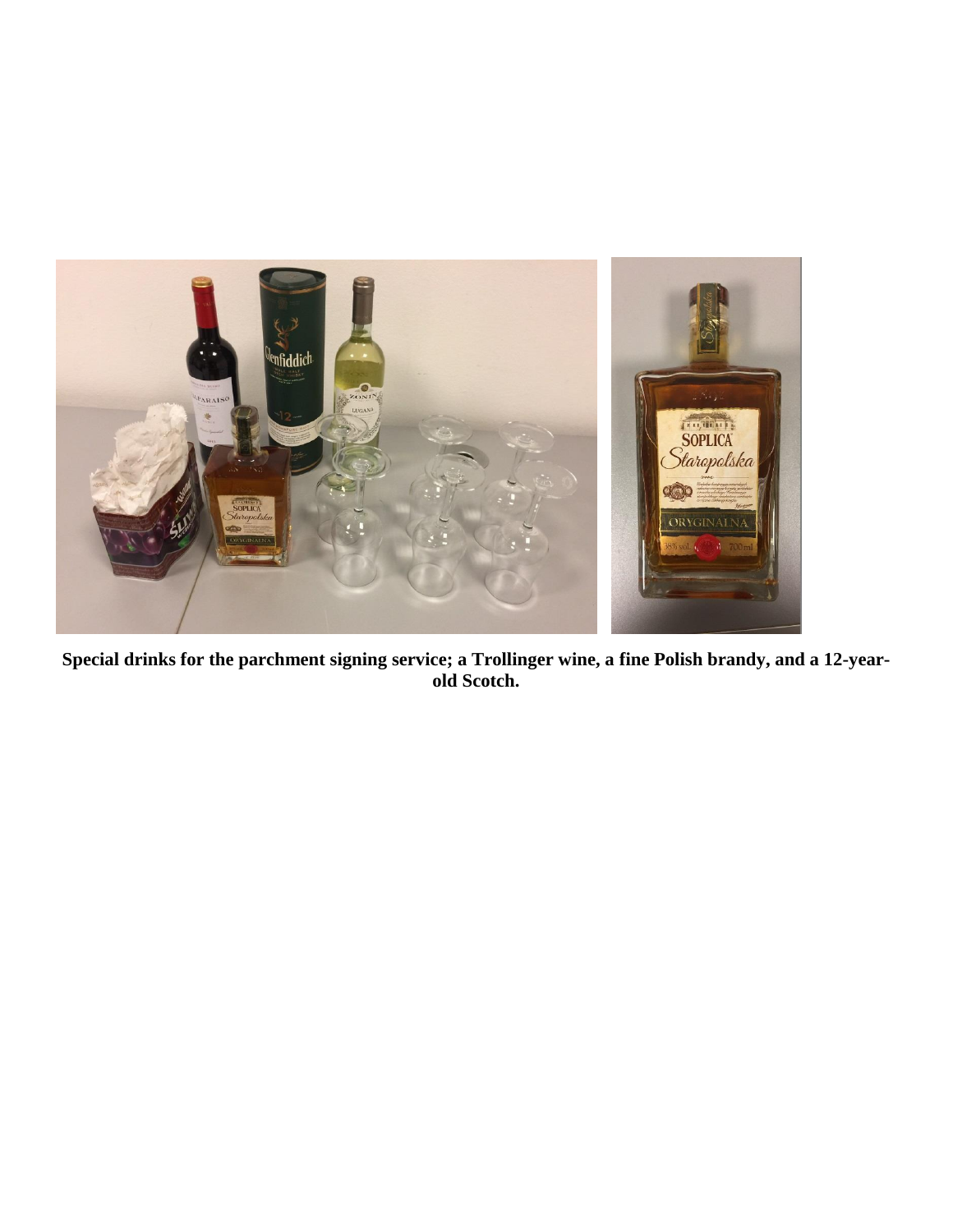

**Sir Peter the Great of Middlefield, the 2016 Holoknight, reads the parchment, performs the knighting, and pronounces the new Holoknight, Sir Guohai of Shanghai, and welcomes him to the order.**



**Castle Hohenbeilstein**